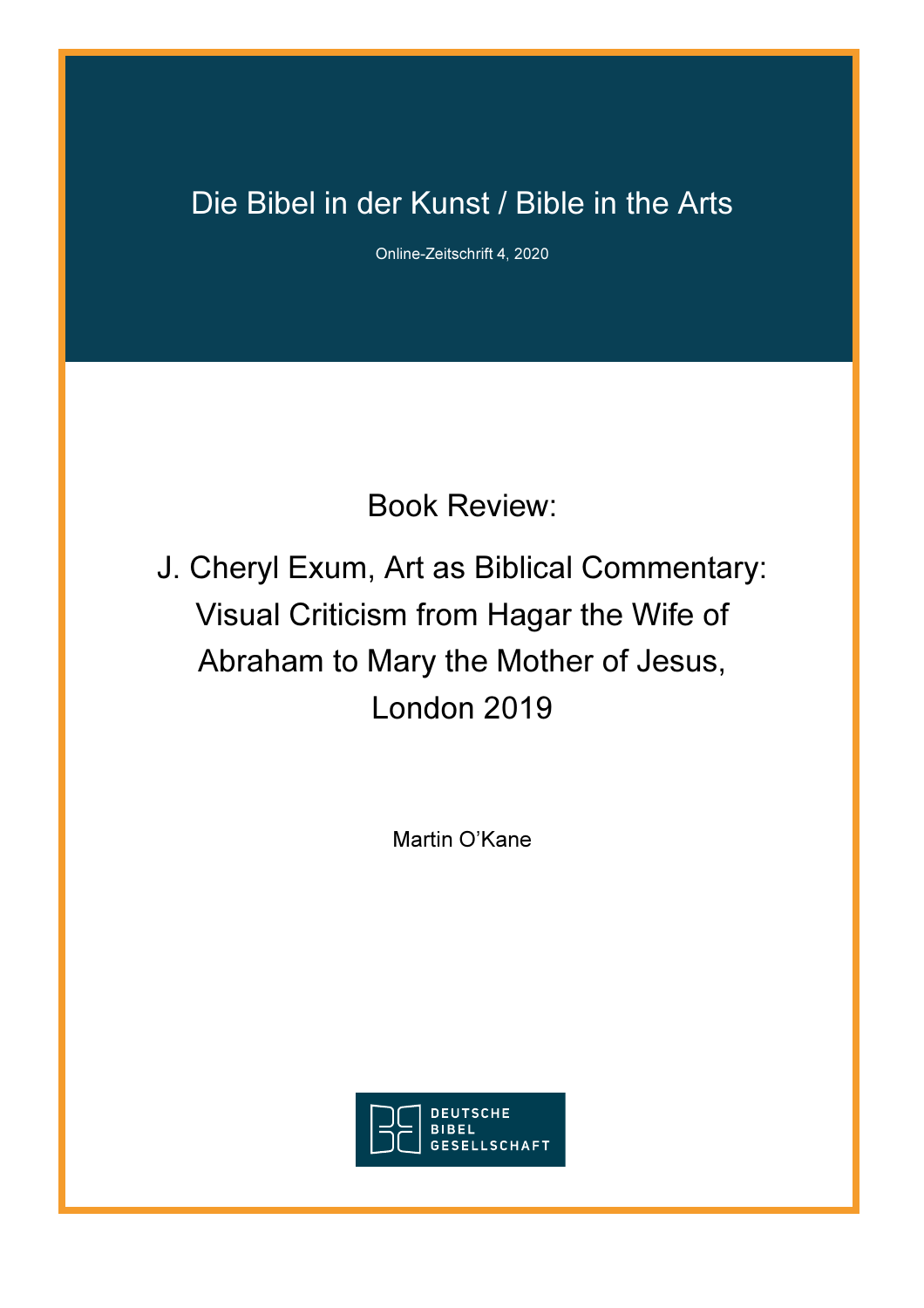### Book Review:

# J. Cheryl Exum, Art as Biblical Commentary: Visual Criticism from Hagar the Wife of Abraham to Mary the Mother of Jesus, London 2019

### Martin O'Kane

Professor of Biblical Studies, University of Wales Trinity Saint David



In a long and distinguished career in teaching, research and publication, J. Cheryl Exum has championed pioneering approaches to the place and role of the visual arts in interpreting the Hebrew Bible. Her expertise as textual critic and exegete has equipped her in a very special way to assess and evaluate the extent to which the artist captures – or fails to capture – the nuances and subtleties of the biblical narrative, and, as a feminist biblical scholar, she has been instrumental in critiquing how women's stories in the Bible have been interpreted or misinterpreted by commentators, artists or their patrons, most of whom have, traditionally, been male. It comes as no surprise, then, that in her most recent volume, Art as Biblical Commentary: Visual Criticism from

Hagar the Wife of Abraham to Mary the Mother of Jesus, she develops approaches already introduced in previous publications and uses a vast range of paintings to offer new insights into long-standing textual conundrums. The book is a culmination of years of reflection, discussions with peers and students, and enthusiastic gallery-visiting; always questioning, always original, always appre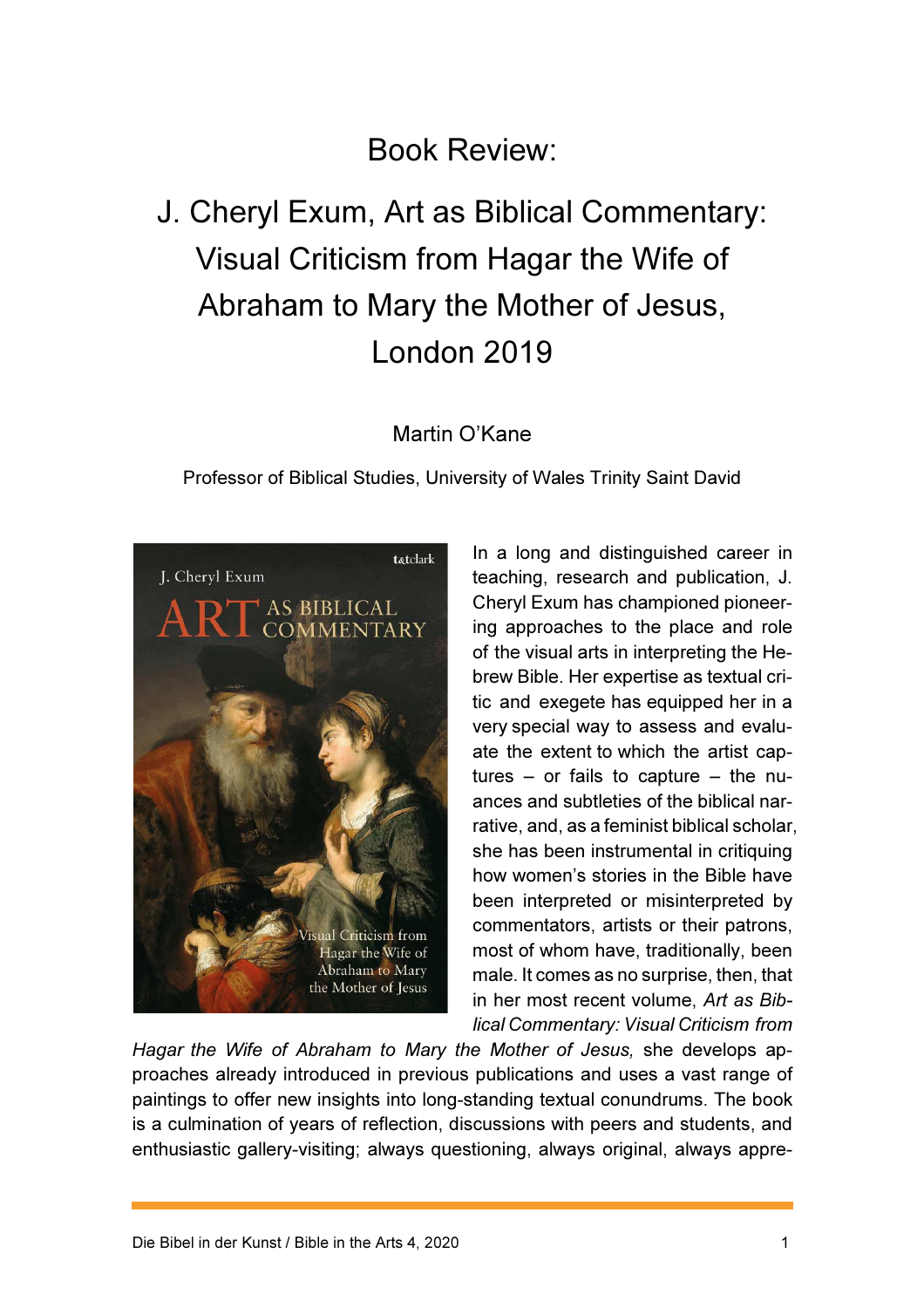ciative of the interpretive skills of the artist, always highlighting the erotic representation of women in western art, Exum truly offers the reader much to think about as she fearlessly challenges the assumptions we all too often make about the Bible and its many enigmatic characters.

Before moving to the structure and contents of the book, what is most striking is the volume's beautiful presentation: it contains well over seventy colour images and plates which means that, unlike most other commentaries on the Bible and art, the reader can actually see a very clear and detailed image of the painting the author is discussing. Exum has been most judicious in her selection of images: wisely, she has focussed on the Old Masters (seventeenth- and eighteenth-century Dutch painting) and the Pre-Raphaelites, justifying her choice because of their narrative quality. She notes that paintings of biblical scenes flourished in the seventeenth century because of the large number of illustrated Bibles produced in the sixteenth century. Such paintings have become, she says, her 'important exegetical conversation partners'. But there are other reasons too, I would suggest, why her choice of Dutch painting is most appropriate for her purpose. In many cases biblical paintings from this period reflect the aims of post-Reformation Protestant art, produced for patrons, churches and public places. Artists were expected to support the message of the absolute authority of Scripture, not as mediated through Popes or Italian saints, or through any other 'decadent' Catholic means. Therefore, in the majority of these Dutch paintings, the scenes depicted are generally stripped of all unnecessary props so that the viewer can focus exclusively on what is happening in the biblical story; in many cases the artist wants to transfer the authority of Scripture from the medium of the word to the medium of the image. The viewer, it was felt, should not be distracted by extraneous or peripheral details in the painting. For this reason, the focus on Dutch art from this period suits ideally the approach

that Exum employs. The choice of several Victorian Pre-Raphaelite paintings, coming from an age when viewers were biblically literate, is also particularly appropriate.

With regards to the structure, the book is divided into three sections: in Part 1, Exum outlines her approach in her introductory chapter 'Visual Criticism'. This is followed by a chapter, intriguingly sub-titled 'Paintings that changed my mind' in which she explains how a work of art (she uses Corinth's Blinded Samson and Moreau's Scene from the Song of Songs as examples) can influence one's long-held views on biblical texts whose meaning can appear ambiguous. Part 2



Corinth, The Blinded Samson (1912, Nationalgalerie, Berlin).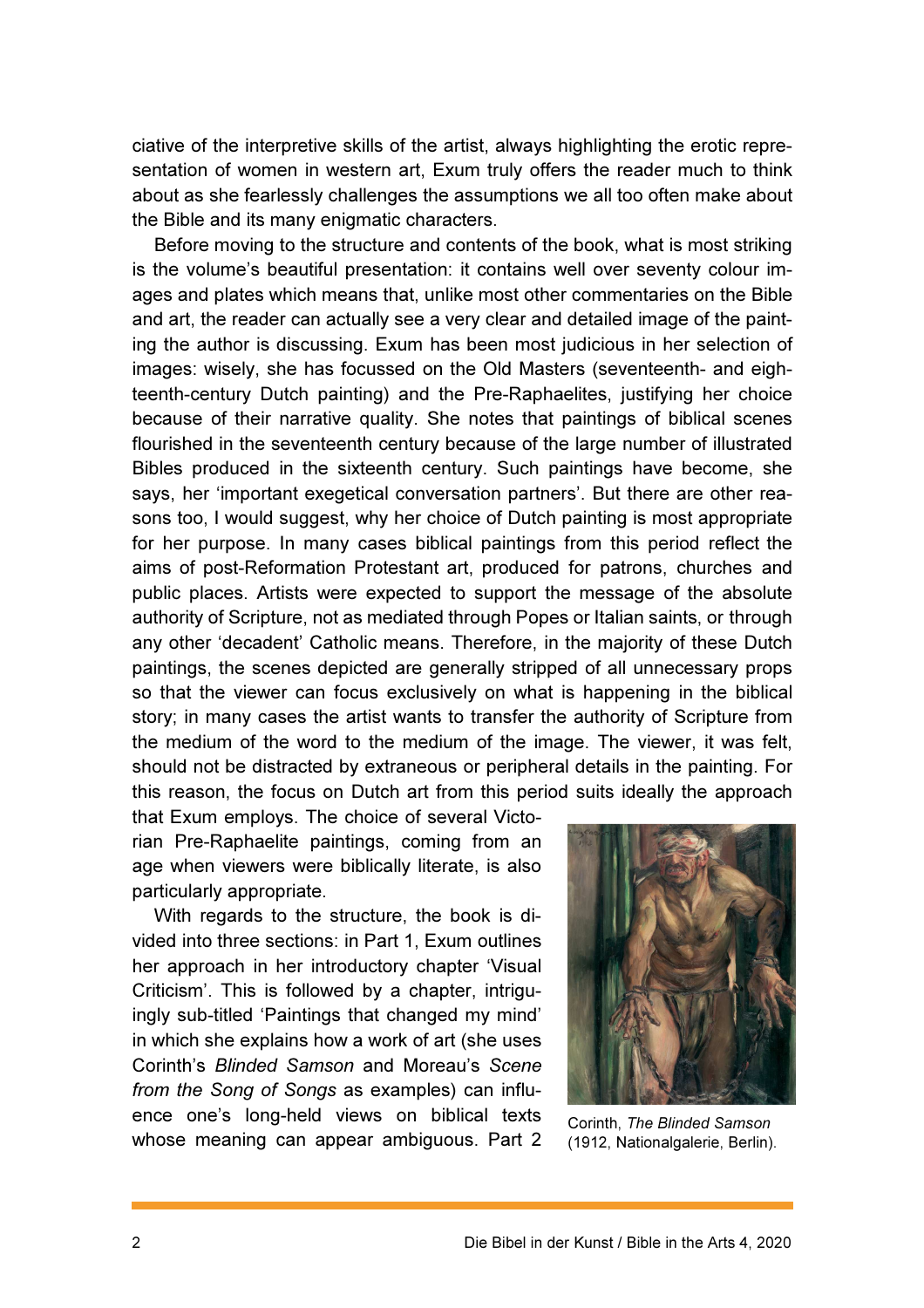consists of three chapters on Hagar: 'The Abjection of Hagar', 'The Rape of Hagar', 'The Theophanies to Hagar'. Part 3 is entitled from 'Eve to Mary' and has four chapters: 'Erotic Look and Voyeuristic Gaze: Looking at the Body in the Bible and Art', 'Shared Glory', 'Notorious Women in Manchester' and 'Ecce Mulier: The Levite's Wife, The Mother of Jesus and the Sacrificial Female Body'.

In her introductory chapter, 'Visual Criticism: Biblical Art as Biblical Commentary', Exum explains her approach – and she emphasises that visual criticism is an approach and not a prescriptive method. Clearly and in great detail, she contextualises her approach within the whole gamut of current reception history methods. Having evaluated the appropriateness of these, she then explains what she feels is distinctive about 'visual criticism': the essence of it, she states, is that it shifts the focus away from artists and their historical circumstances to the work of art 'in and of itself', which she regards as a visual representation of the text that exists in the present and continues to affect and produce meanings for its viewers. Her emphasis on the role of the viewer in interpreting the painting chimes with that of Hans-Georg Gadamer who argues that an artwork is always an 'epiphany', uncovering something new or hidden in the subject it represents. Every painting has, therefore, something new to say about the biblical subject it depicts. Exum explores how artists can be 'keen textual interpreters' and suggests that a meaningful conversation begins with identifying a conundrum or ambiguity in the text and then investigating how this is resolved in one or more paintings. This approach gives a sharp critical edge to her work in that it sets up a focussed dialogue between the text and the painting. Exum offers fifteen questions that a reader/viewer might wish to bring to a biblical painting: for example, does the artist respond to a perceived gap in the text or to questions unanswered by the text? Does it alert us to something that the biblical writer has left out or attempted to gloss over? In an age when biblical literacy is poor, teachers may find that questions such as these provide an enticing way to engage students into questioning and challenging biblical texts as well, of course, as encouraging an appreciation of the inter-

pretive skill of the artist.

The bulk of the book is taken up with three substantial chapters on the figure of Hagar in which Exum explores how particular works of art handle unresolved questions, gaps and interpretive cruces that biblical scholars wrestle with. For her first chapter, she explores the many ways the dismissal of Hagar and Ishmael have been painted, for example by Guercino, and argues that some of the most influential read-



Guercino, Abraham Casting Out Hagar and Ishmael (1657, Pinacoteca di Brera, Milan).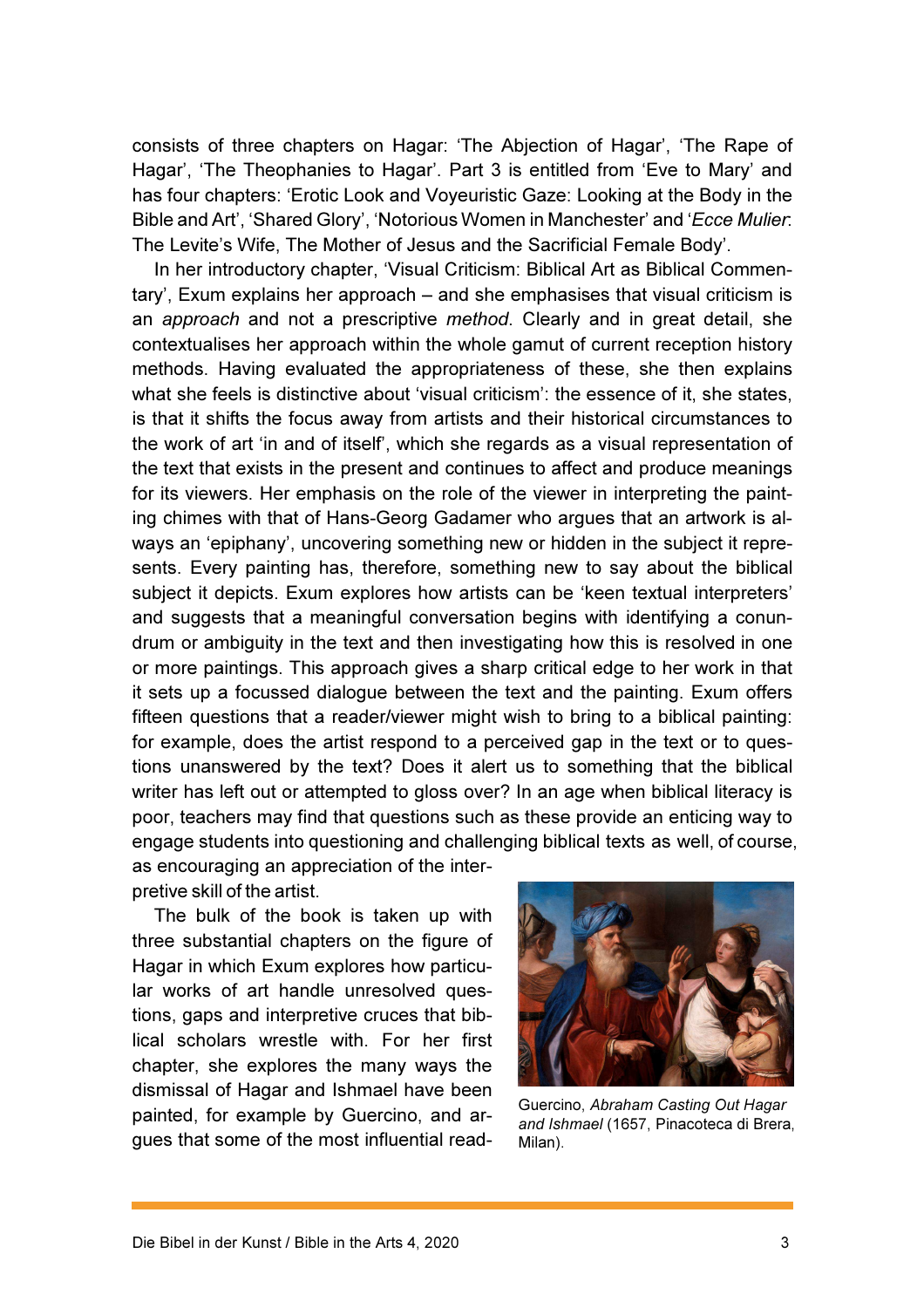ers of this text have been artists: by divorcing this specific scene from its larger narrative context (which in the Bible is clearly ideological), artists focus the viewer's attention on this precise moment in the story. In her chapter 'The Rape of Hagar' (Gen. 16:3–4), Exum explores how a biblical scene that is 'salacious' and 'demeaning' for all the characters has been interpreted visually: by showing Hagar in various stages of undress, artists make her an object of the gaze who signifies and plays to the desire of a presumed heterosexual audience. The third chapter explores the angel's appearance to Hagar in the desert, a muchpainted subject throughout the entire repertoire of western art. As Exum notes, although Hagar holds no interest for the biblical author after this event and disappears from the narrative, her plight is memorialized and lives on in so many painted versions in galleries throughout the world.

In her section on Hagar, Exum touches very briefly on a number of other fascinating aspects which she, or other writers, could profitably explore in more depth. The first is the importance and role of the landscape in biblical painting: given the overriding emphasis on the 'land' in the Hebrew Bible – and who gets to live in it and own it – the portrayal of the physical context in which the story is set gives the painting an extra interpretive dimension. Second, many of the Dutch paintings used as examples in this section depict biblical characters as 'oriental' figure, complete with turban, suggesting their 'otherness'. What might this say to contemporary viewers? Thirdly, given that the story of Hagar and Ishmael lies at the very heart of Islamic tradition and folklore, and that a large proportion of visitors to art galleries are now Muslim, how do they view and interpret such representations?

Exum opens the third major section, 'Erotic Look and Voyeuristic Gaze: Looking at the Body in the Bible and Art', with a critical question that she then explores from a wide range of perspectives, examining how a number of women in the Bible have been painted. Her question 'When is looking at the body – the naked or partially clad body – voyeuristic and when is it erotic?' leads her to fo-

cus on two classic cases of biblical voyeurism: the narrative of David and Bathsheba (2 Samuel 11–12) and that of Susanna and the elders in the Additions to the Book of Daniel. It is clear from the discussion that both were popular subjects in western art. In the case of Bathsheba, Exum argues that the iconographic tradition of Bathsheba at her bath goes well beyond the biblical text in portraying her as exhibitionist, narcissistic and conspiring with the gaze – and that such paintings have undoubtedly infor-



Massys, David and Bathsheba (1562, Musée du Louvre, Paris).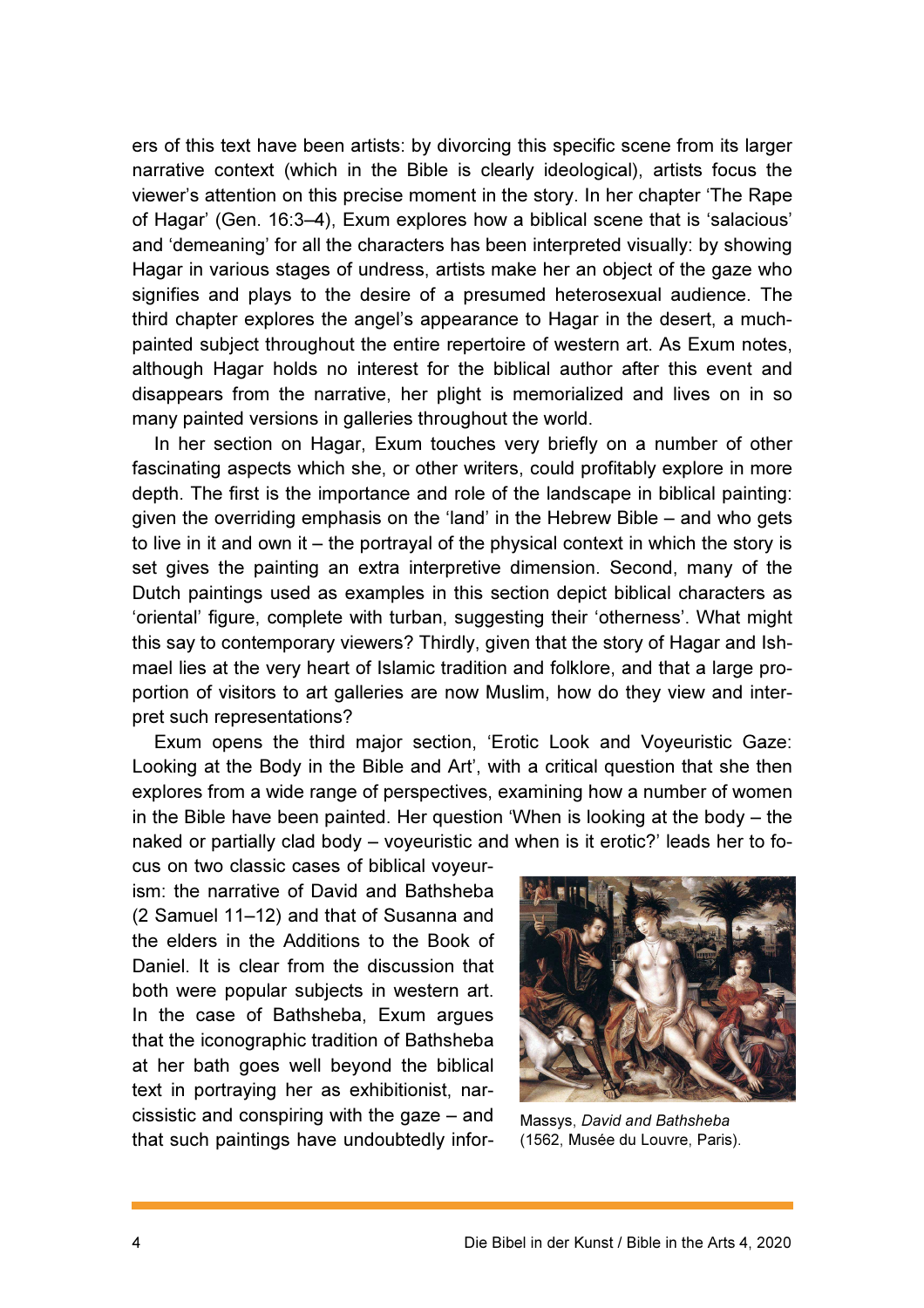med the view readers of 2 Samuel 11 have of her. With regard to Susanna, on the other hand, Exum argues that paintings can highlight not only the true nature of the elders' intentions (rape) in the biblical story but also the victim's point of view, visualising Susanna's reaction as one of terror and distress. This is a truly fascinating section in the book and Exum applies her same critical question to other texts such as Joseph and Potiphar's wife and scenes from the Song of Songs (in this case with reference to the contemporary Israeli artist Lika Tov and Chagall's major series on the Song of Songs in the Musée National Message Biblique Marc Chagall, Nice).



Stanhope, Eve Tempted (1877, Manchester Art Gallery).

In exploring the character of Eve and Delilah, Exum's starting point is two Pre-Raphaelite paintings from the Manchester Art Gallery, Stanhope's Eve (1877) and Pickersgill's Delilah (1850). This is an example of how she will often choose less well-known paintings to great effect to examine common assumptions about some of the most familiar female characters in the Bible. In her final chapter, her subject is 'The Sacrificial Female Body' and here, she makes a foray into the New Testament –

unusual for this author – focussing on Rossetti's annunciation, Ecce Ancilla Domini! (1850), which presents, according to Exum, an unsettling and unusual way to depict the scene, in that the artist implies a degree of resistance not normally associated with the biblical Mary. In the light of Ros-

setti's depiction, she takes a closer look at Luke's birth account from a feminist-critical perspective, enquiring into the nature of Mary's response and the related issues of consent and the appropriation of a woman's body for the purpose of a male author's ideology. Her second character in this regard is the Levite's wife (Judges 19) – 'a blatant and distressing use of a wo-



Rossetti, Ecce Ancilla Domini! (1850, Tate Gallery, London).

man's body in the service of an androcentric agenda; she is sacrificed in order to spare her husband from his threatened abuse'.

This is a unique book – authoritative and considered in the way it confronts long-standing interpretative conundrums and which, with the help of biblical paintings, tries to shed new light on them. Throughout, Exum consistently asks critical and often uncomfortable questions that many studies on reception history shy away from. While there is a common tendency in reception commentar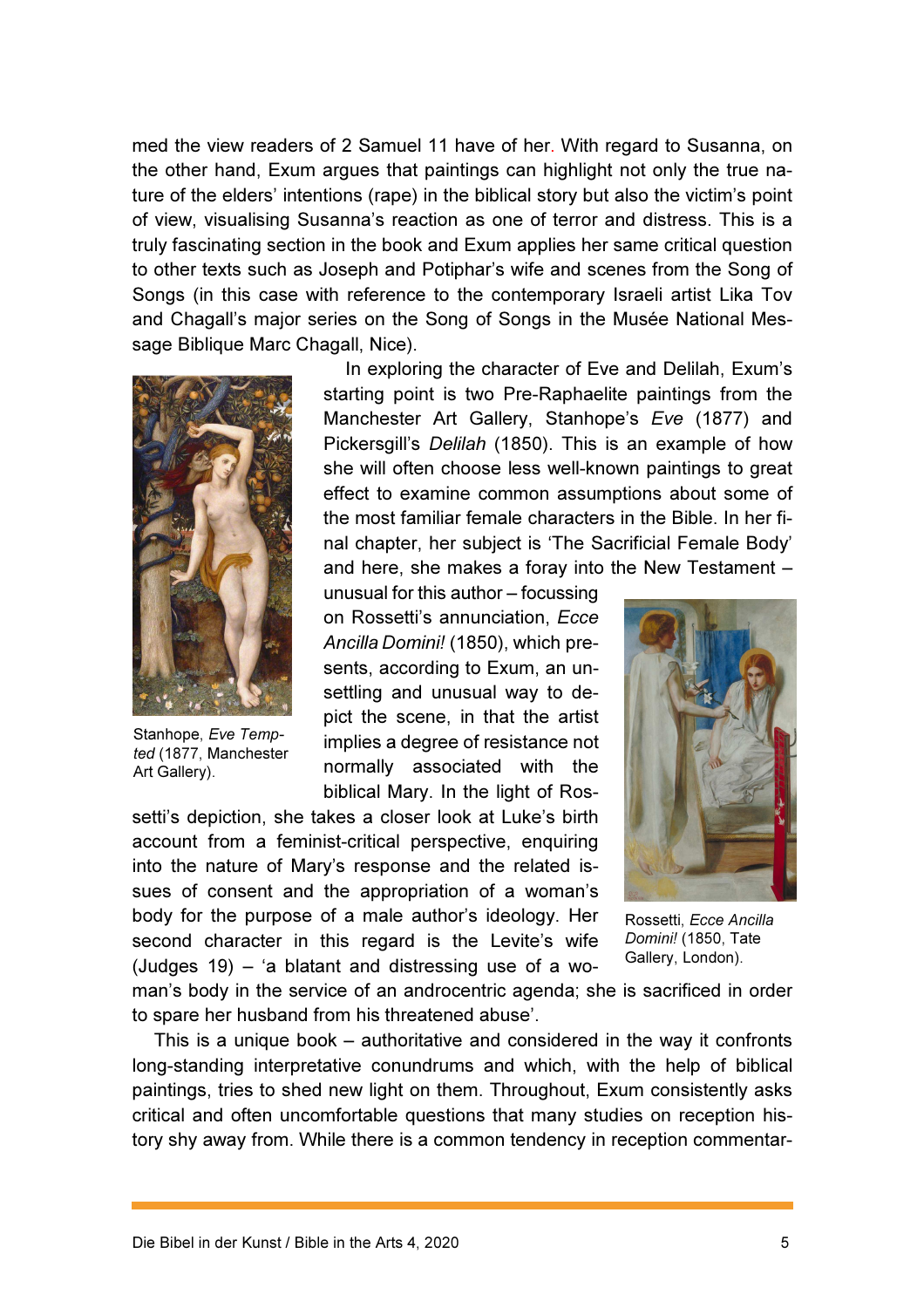ies simply to list the paintings that depict a character or scene, Exum, on the other hand, has shown how we need to be more analytical and critical. The scholarship with which Exum engages (as can be seen in her extensive bibliography) goes far beyond the world of biblical studies and includes many authors from the world of visual culture, art historians and art theorists. With its refreshing range and variety of images – many of which will be unfamiliar to the reader – the book offers an approach that can be profitably applied to other paintings too.

More than the author, however, I would tend to give a good deal of importance to the personal context and circumstances of the artist or painter. Quite rightly, Exum argues that her starting point is a conundrum or problem in the biblical text that an artist might resolve in a creative or novel way. But it is also true that knowing the context of the artist can inform us about an ambiguity – often deliberate – in the painting itself that only a knowledge of the artist's world might be able to resolve. Many biographies of artists emphasise the painter's close and detailed reading of the text or the artist's personal identity with one or other biblical character. For example, the Renaissance writer Vasari tells us that for the painter Bassano, reading the Bible was his favourite past-time; Michelangelo is said to have identified with the prophet Jonah, while Gauguin painted several images of himself as Christ. In some cases, such detail may well add an extra dimension to Exum's argument; the artist's own personal situation and context, or, for that matter, the patron's, must surely inform our understanding of the uniqueness and distinctiveness of any work of art.

Exum has dedicated this book to her former students and she warmly praises the insights they have given her throughout her career; indeed, the volume will be a most welcome and useful addition to any undergraduate, postgraduate or research programme in an age where biblical literacy is practically zero. For those whose knowledge of the Bible is limited or for those who have set and fixed notions of interpretation this book will also be a refreshing and challenging read. It reminds us that biblical stories can and should be always open to new and original interpretations and that artists are indeed valid interpreters in their own right. Anyone who has read this book will never again look at a biblical painting in a gallery without bringing to it an array of questions. The volume can be thoroughly recommended and is a most engaging, informative, readable – and often humorous and witty – book.